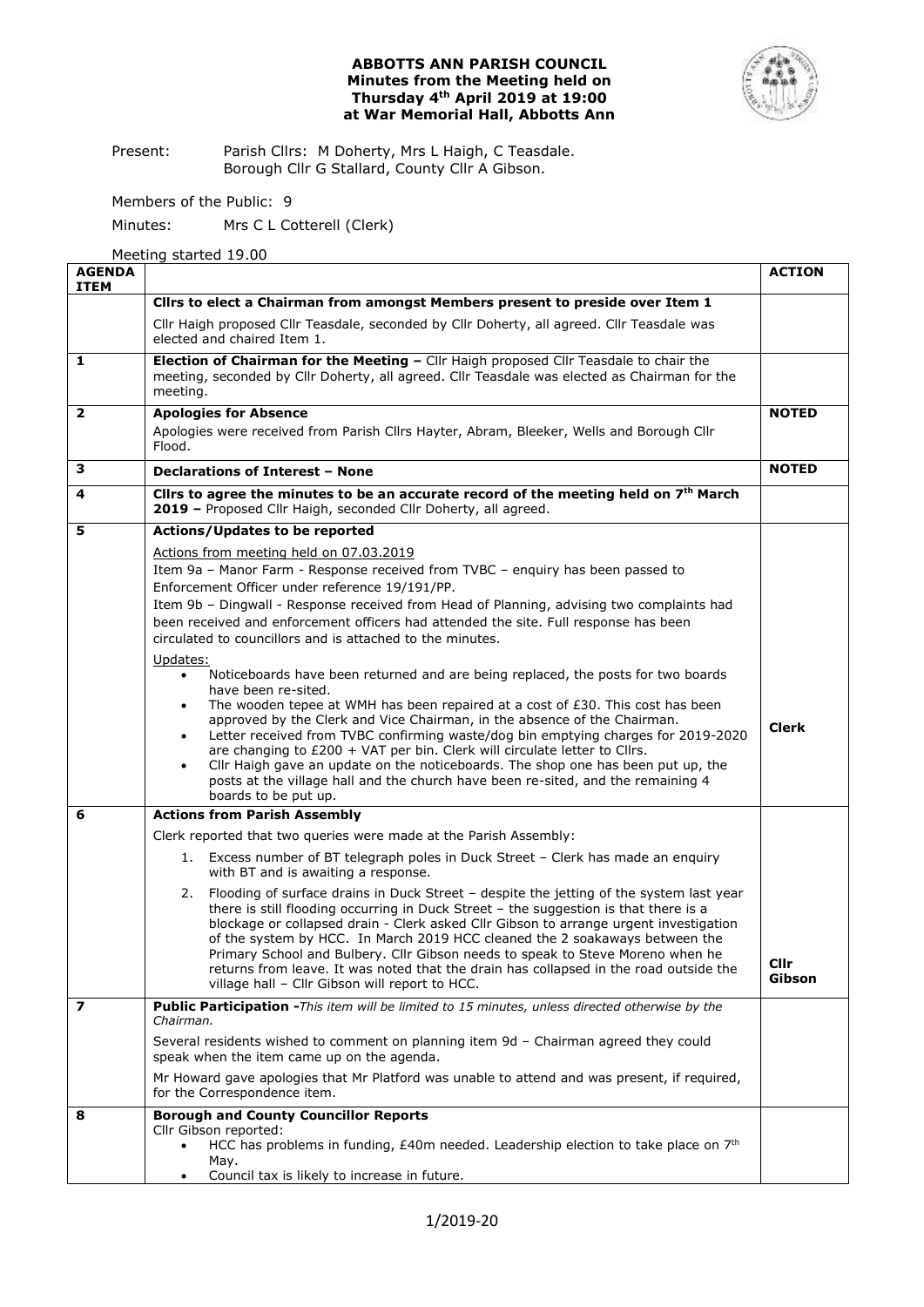# **ABBOTTS ANN PARISH COUNCIL Minutes from the Meeting held on Thursday 4th April 2019 at 19:00 at War Memorial Hall, Abbotts Ann**



|    | Stockbridge school swimming pool - ideas for funding needed to prevent closure.<br>$\bullet$<br>Wallops traffic calming project could cause traffic issues on A343 - (Amended by<br>resolution on 16.05.2019 to read: there will an increase in traffic but not deemed to<br>be a problem).<br>HCC trying to get more money for Highways and there are concerns around the<br>$\bullet$<br>quality of pothole repairs.<br>Cllr Gibson will be pushing Steve Maloney to speak to Southern Water on sewerage<br>from West Hill.<br>Cllr Stallard reported:                                                                                                                                                                                           |              |  |  |  |  |
|----|----------------------------------------------------------------------------------------------------------------------------------------------------------------------------------------------------------------------------------------------------------------------------------------------------------------------------------------------------------------------------------------------------------------------------------------------------------------------------------------------------------------------------------------------------------------------------------------------------------------------------------------------------------------------------------------------------------------------------------------------------|--------------|--|--|--|--|
|    | That he is not standing for election on $2^{nd}$ May and this would be his last meeting to<br>$\bullet$                                                                                                                                                                                                                                                                                                                                                                                                                                                                                                                                                                                                                                            |              |  |  |  |  |
|    | attend as Borough Cllr.<br>Leisure Centre opened on Monday Morning $1st$ April – 2 swimming pools, learning<br>pool has a moveable floor to change depth.<br>In period leading up to 2 <sup>nd</sup> May - TVBC has 2 major decisions to make, one is<br>confidential. One to change the planning committee structure - currently a 2<br>committee structure plan, proposal is to disband the planning control committee and<br>have a single planning committee structure.                                                                                                                                                                                                                                                                        |              |  |  |  |  |
|    | Cllr Haigh proposed, on behalf of the PC, thanks to Cllr Stallard for his time and<br>service to the Parish as Borough Cllr, Cllr Gibson agreed from a County point of view<br>both Cllrs Flood and Stallard were very hard-working Cllrs.                                                                                                                                                                                                                                                                                                                                                                                                                                                                                                         |              |  |  |  |  |
| 9  | Planning and Tree Work applications - Cllrs to propose responses to be submitted to<br>TVBC relating to the following applications:                                                                                                                                                                                                                                                                                                                                                                                                                                                                                                                                                                                                                |              |  |  |  |  |
|    | Cllrs to propose responses to be submitted to TVBC relating to the following applications:                                                                                                                                                                                                                                                                                                                                                                                                                                                                                                                                                                                                                                                         |              |  |  |  |  |
|    | 19/00517/TPON - T60 - Ash - Crown lift to 5m above ground level, reduce side<br>a)<br>crown to create 3m clearance. T51 - Beech - Crown lift to 5m above ground level,<br>reduce side crown to create 3m clearance - Highfield Lodge Abbotts Hill Little Ann -<br>No objection - Proposed Cllr Haigh, seconded Cllr Doherty, all agreed.                                                                                                                                                                                                                                                                                                                                                                                                           |              |  |  |  |  |
|    | 19/00540/TPON - T1 - Lime - Fell - 10 Kingsmead Anna Valley - This item was<br>b)<br>withdrawn as already decided.                                                                                                                                                                                                                                                                                                                                                                                                                                                                                                                                                                                                                                 |              |  |  |  |  |
|    | 19/00590/TPON - Lime - reduce crown by 30% - 18 Kingsmead Anna Valley - No<br>C)<br>objection - Proposed Cllr Haigh, seconded Cllr Doherty, all agreed.                                                                                                                                                                                                                                                                                                                                                                                                                                                                                                                                                                                            |              |  |  |  |  |
|    | 19/00607/FULLN - Erection of a 2 bay timber frame car port - Little Laughton House<br>d)<br>Old Salisbury Road Abbotts Ann - several residents spoke expressing their concerns<br>and objection to this application - namely that it dominants whole road, will be built<br>in front of building line, it is a private access track and if used for large vehicles will<br>damage the track. - Objection on the grounds that it is not in keeping with the<br>character of existing properties, it is in advance of the building line, it has a negative<br>impact on the character and appearance of the area and has a negative impact on<br>the amenity of neighbouring properties - Proposed Cllr Haigh, seconded Cllr<br>Doherty, all agreed. |              |  |  |  |  |
|    | 19/00771/FULLN & 19/00772/LBWN - Reconstruction of the lounge barn - The Old<br>e)<br>Mill House Andover Road Monxton - No objection - Proposed Cllr Doherty,                                                                                                                                                                                                                                                                                                                                                                                                                                                                                                                                                                                      |              |  |  |  |  |
| 10 | seconded Cllr Haigh, all agreed.<br><b>Burghclere Down Defibrillator</b>                                                                                                                                                                                                                                                                                                                                                                                                                                                                                                                                                                                                                                                                           |              |  |  |  |  |
|    | Cllrs to confirm the agreement with the Burghclere Down Community Centre<br>a)<br>Association for the asset transfer of the defibrillator with effect from $1st$ April 2019 -<br>Proposed Cllr Haigh, seconded Cllr Doherty, all agreed.                                                                                                                                                                                                                                                                                                                                                                                                                                                                                                           |              |  |  |  |  |
|    | b) Cllrs to approve the removal of the defibrillator located at Burghclere Down from the<br>PC Asset Register with effect from $1st$ April 2019 – Proposed Cllr Haigh, seconded Cllr<br>Doherty, all agreed.                                                                                                                                                                                                                                                                                                                                                                                                                                                                                                                                       | <b>Clerk</b> |  |  |  |  |
| 11 | Sportsfield/Pavilion                                                                                                                                                                                                                                                                                                                                                                                                                                                                                                                                                                                                                                                                                                                               |              |  |  |  |  |
|    | Cllrs to consider action to remove overgrown trees/bushes behind the pavilion - Cllrs agreed<br>for the Clerk to ask the Maintenance Contractor for a quotation to clear vegetation from<br>behind pavilion and respond to the neighbour.                                                                                                                                                                                                                                                                                                                                                                                                                                                                                                          |              |  |  |  |  |
| 12 | Correspondence                                                                                                                                                                                                                                                                                                                                                                                                                                                                                                                                                                                                                                                                                                                                     |              |  |  |  |  |
|    | Cllrs to receive email correspondence from PCC regarding churchyard paths.                                                                                                                                                                                                                                                                                                                                                                                                                                                                                                                                                                                                                                                                         |              |  |  |  |  |
|    | Cllrs discussed correspondence received from PCC regarding the specification and statement<br>of work requested from the diocese for the churchyard paths - Action: - Cllrs agreed to<br>request CIIr Hayter to meet with Graham Platford to agree a response to the diocese request.<br>(Amended by resolution on 16.05.2019 to read: Clerk was actioned to ask Cllr Hayter to meet                                                                                                                                                                                                                                                                                                                                                               |              |  |  |  |  |